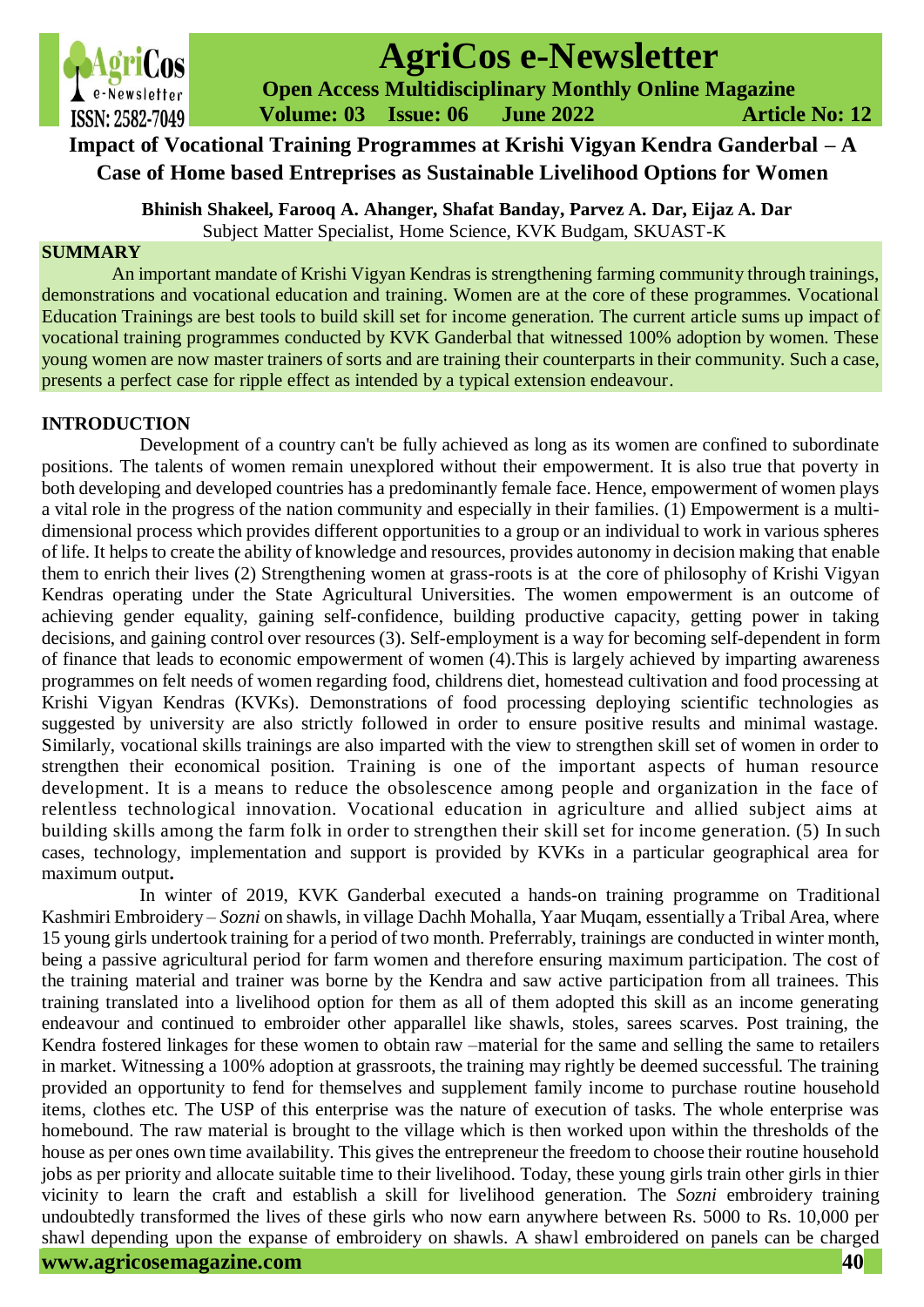anywhere between Rs 5000-10,000. Similarly, for a full embroidered shawl or a *Pur Matan*, as it is called in Kashmiri, Rs 25,000 or above may be charged. A brief account of the Impact has been tabulated below.

## **Impact of Training**

| <b>S.No</b>   Income Prior Training (per head) | <b>Income Post Training (per head)</b> |
|------------------------------------------------|----------------------------------------|
| -Nil-                                          | Rs $5000$ to $10,000$ per month        |

# **Income Generated**

| S.No | <b>Item</b><br>Input cost |         | <b>Amount earned</b>     |  |
|------|---------------------------|---------|--------------------------|--|
|      | Stole                     | $-Nil-$ | Rs 1500 to 2000          |  |
|      | Scarf                     | $-Nil-$ | Rs 2000 to 3000          |  |
|      | Shawl                     | $-Nil-$ | Rs 5000 to 25000 or more |  |
|      | Saree                     | $-Nil-$ | Rs 10,000 to 15,000      |  |

Similarly, another vocational training conducted in Repora B in the year 2020, in District Ganderbal yielded similar results. Technology, Implementation and Support for a 2 month training course on Stitching and Tailoring was rendered to a batch of 15 girls during the winter of the November 2020. The Kendra facilitated the training by providing a trainer and training material in order to impart basic stitching skills of sewing traditional apparel like *Kameez shalwar and Pheran.* This basic training of stitching gave them an opportunity to experiment with clothing and are now stitching apparel for self and community. The training provide an opportunity to these women to fend for themselves and support their education. They are also able to purchase household merchandise from the income generated. This livelihood option suits them because it doesn't incur much capital in terms of establishment or a physical space. Many of them are able to pursue her studies, assist mothers in household tasks and simultaneously take orders and earn. This training has transformed their lives in terms of income and social standing. They are looked up to among their peers in Repora. They also trains accomplices and are therefore contributing significantly to society and self.

### **Impact of Training**

| S.No | <b>Income Prior Training (per head)</b> | <b>Income Post Training (per head)</b> |  |
|------|-----------------------------------------|----------------------------------------|--|
|      | -Nil-                                   | Rs $5000$ to $10,000$ per month        |  |

### **Income Generated**

| S.No | Item                   | Input cost | <b>Amount earned</b> |
|------|------------------------|------------|----------------------|
|      | Kameez Shalwar (Adult) | Rs. 50     | <b>Rs.</b> 300       |
|      | Kameez shalwar (Kids)  | Rs. 10     | <b>Rs</b> 200        |
|      | Pheran (Adult)         | Rs. 20     | Rs. 600              |
|      | Pheran (Kids)          | Rs. 10     | Rs. 300              |

### **CONCLUSION**

Vocational trainings on stitching and tailoring, local craft, basketry is a popular endeavour and most successful among women folk. While KVKs often face criticism for conducting vocational trainings mostly on stitching or local embroideries and not on food processing a single alibi would be the nature of operation and minimal input cost. Women or girls can stay at home, continue daily life activities along with stitching and embroidery while also earning. Women in India, are largely homebound and this formula works perfectly for them in tandem with social and cultural set-ups and thus may aptly be encouraged.

### **REFERENCES**

Bhagyalakshmi, J., (2004). "Women Empowerment: Miles to Go", Yojana, Vol. 48, No. 8, August, p. 38.